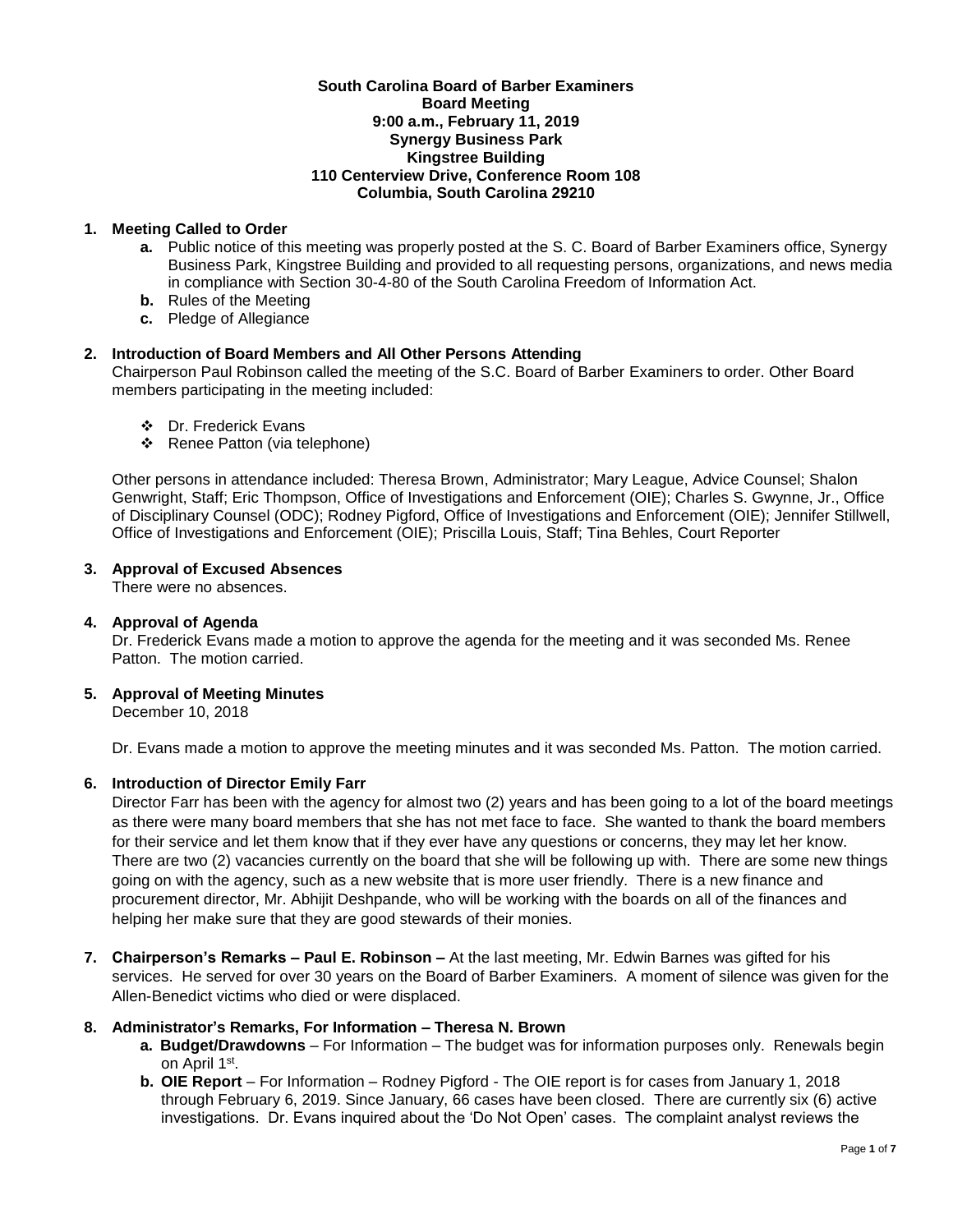incoming cases and depending on the allegation or the threshold of the complaint, it could be considered as 'Do Not Open'. Some of those cases are outside of our jurisdiction. It cannot be dismissed as it had never been opened. Dr. Evans suggested that the verbiage be changed as it carries the appearance as a case, but it is actually a complaint.

- **c. IRC Report**  For Approval Rodney Pigford Dr. Evans made a motion to approve the IRC report and it was seconded by Ms. Patton. The motion carried.
- **d. ODC Report**  For Information Charles S. Gwynne, Jr. Currently, there are 27 open cases.
	- 14 (pending action agreement)
	- 5 (pending consent agreement/memorandum of agreement)
	- 8 (ready for hearings)

Since the last ODC report, seven (7) cases have been closed.

**e. Inspection Report** – For Information – Eric Thompson - In December, there were 85 barber shops inspected. In January, there were 125 barber shops inspected. For the calendar year of 2018, there have been a total of 1,207 barber shops inspected this year. A task force was created to gain suggestions on catching up with the shops that were closed and could not be inspected. His team came up with a tracking system and are prioritizing their old cases.

### **f. Legislative Updates**

Ms. Patton wanted to go over Bill S13 during the task force meeting to gain clarity. Senator Reese introduced the bill years ago and it was tabled. The bill was reintroduced this year and made movement to the committee. It was requested that an e-blast go out to the licensees as a law has passed for 'Barber Day'. It will be held on the 3rd Wednesday of every February each year.

With House Bill 3253, there is a 3M (Medical, Military, Public and Municipal Affairs) committee dealing with mobile barbers, but there was no quorum to vote. The vote took place later and the bill will come out to the full committee on tomorrow (February 12<sup>th</sup>). The public does not get to speak at the full hearing. The Board has registered their opposition to the bill as it did not protect the brick and mortar buildings. Several gaps are in the bill with concerns to safety and sanitation. Instruction should not go on in mobile barbershops. It would be a nightmare or inspectors and the limitations as to where the mobile units may go. An amendment was added to the bill to include nursing homes and health facilities. Barbers may already do within the current statute.

### **9. Old Business**

There was no old business.

## **10. New Business**

#### **a. Consideration of Licensure**

**i.** Anwin Wilder, Jr.

Mr. Wilder was seeking approval for a Barber Student Permit with a criminal background. His probation will be complete as of February 15, 2019, as his charges ran concurrent.

Mr. Keith Miller will be his OJT instructor.

Dr. Evans made a motion to approve Mr. Anwin Wilder, Jr. to receive his Barber Student Permit and it was seconded by Chairperson Robinson. The motion carried.

**ii.** Demar Shabazz

Mr. Shabazz was seeking approval for a Barber Student Permit with a criminal background. Mr. Okey Uzor represented the school and served as a witness for Mr. Shabazz. Mr. Shabazz's probation will end in approximately sixty (60) days. He is a resident of North Carolina, but was approved by his probation officer to attend a barber college in Greenville as it is the closest barber college to him. Mr. Uzor stated that North Carolina does not accept South Carolina's onthe-jo training students. He also stated that they have had a lot of students come through their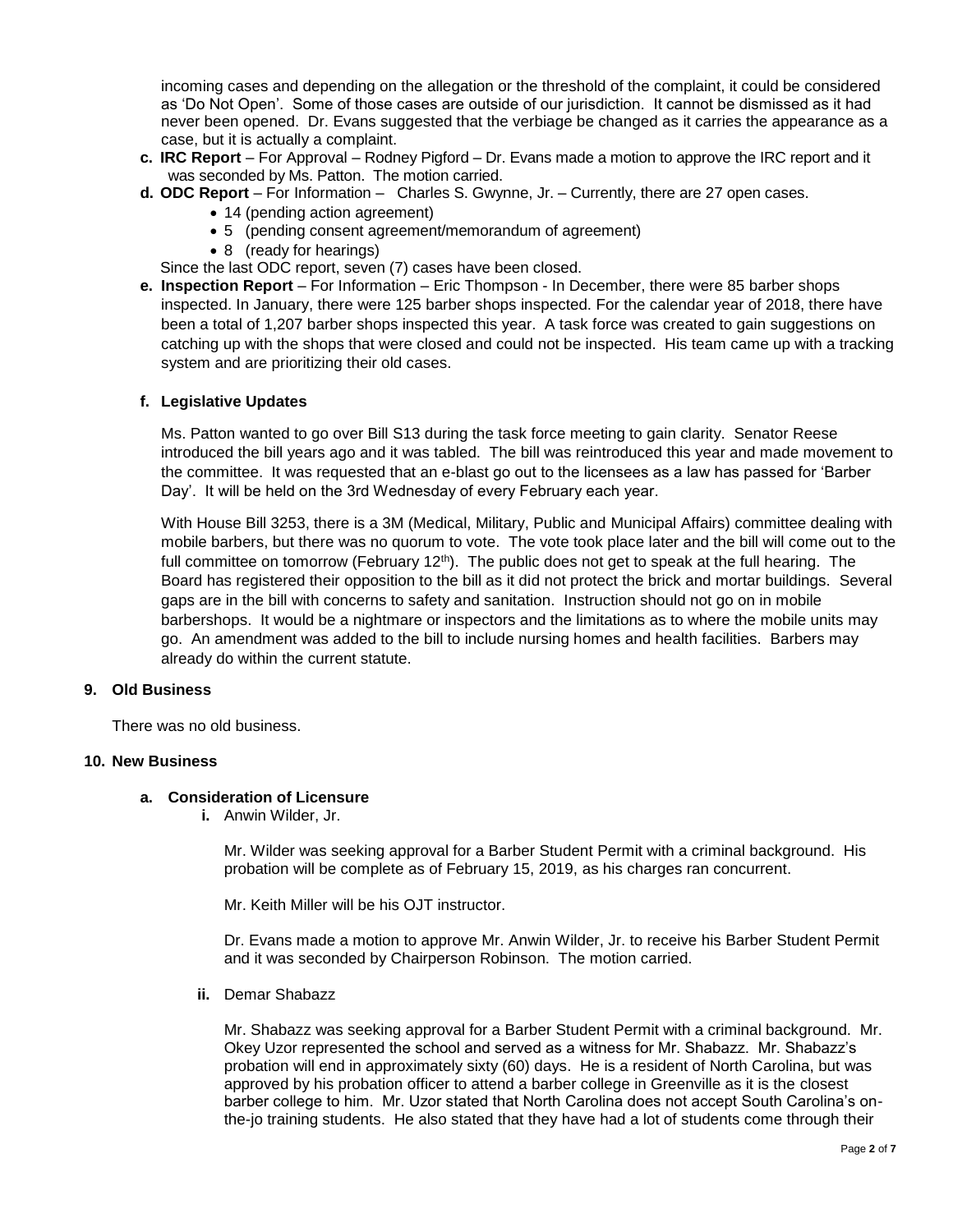school from North Carolina.

Dr. Evans made a motion to approve Mr. Demar Shabazz to receive his Barber Student Permit and it was seconded by Ms. Patton. The motion carried.

**iii.** Sterling Bates

Mr. Sterling Bates was seeking approval to obtain a Barber Student Permit with a criminal background. Mr. Okey Uzor served as a school representative and witness for Mr. Bates. Mr. Bates will be on probation for five (5) more years (federal).

Dr. Evans made a motion to approve Mr. Sterling Bates to receive his Barber Student Permit and it was seconded by Ms. Patton. The motion carried.

**iv.** Alton Clinkscales, Jr.

Mr. Alton Clinkscales, Jr. was seeking approval to obtain an On-the-Job Training (OJT) Permit with a criminal background. This was his first charge and his probation ended in November of 2018.

A motion was made by Dr. Evans to approve Mr. Alton Clinkscales, Jr. to obtain his OJT Permit and it was seconded by Chairperson Robinson and Ms. Patton. The motion carried.

**v.** Hunter Scott

Mr. Scott was not present at the meeting. There was no consideration given in his absence.

**vi.** Kyle McGuckin

Mr. McGuckin was not present at the meeting. There was no consideration given in his absence.

**vii.** Derrick Jones

Mr. Jones sent an e-mail to let staff know that he would not be present at the meeting. There was no consideration given in his absence.

### **b. Consideration of Student Permit**

**i.** X-Xavier Williams (3rd)

Mr. Williams was seeking approval to obtain a third student permit (OJT). There are no hours on file for him. With his first permit, the school was unauthorized. With his second permit, no hours were ever submitted to the Board and the school could not find him in their database.

It was the consensus of the Board that this could be Mr. Williams's second permit based on the circumstances given.

A motion was made by Dr. Evans to approve Mr. X-Xavier Williams for a second student permit and it was seconded by Chairperson Robinson. The motion carried.

Mr. Williams's Barber Instructor, Mr. Kalim Alwajid, inquired about opening a barber college later and being able to transfer Mr. Williams's OJT Permit. That would need to be handled in a different setting once the school is approved.

**ii.** Engrid Vogt (3rd)

Ms. Vogt was seeking permission to obtain her third student permit. She currently has 345.22 hours on file. Mr. Okey Uzor and Ms. Shanita Peppers served as her school representatives and witnesses. There are some hours missing from her high school barbering program that will be sent in.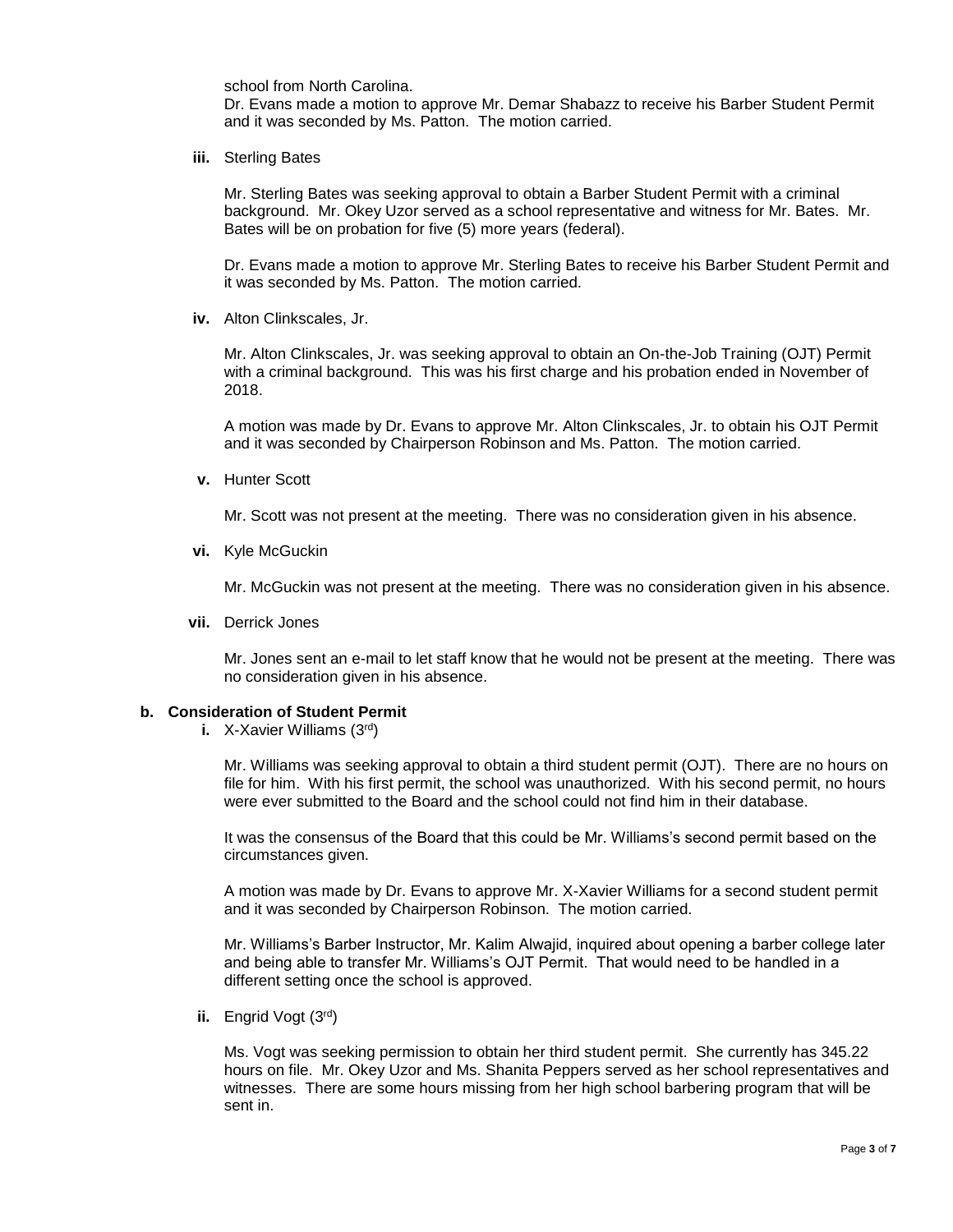Dr. Evans made a motion to approve Ms. Engrid Vogt for a third student permit and it was seconded by Ms. Patton. The motion carried.

**iii.** Ryan Smith (3rd)

Mr. Ryan Smith was seeking approval of a third student permit. He currently has 319 hours ono file. His instructor, Mr. Curtis Mings, was present and served as his witness. Mr. Smith will be attending school full-time.

Dr. Evans made a motion to approve Mr. Ryan Smith for his third student permit and it was seconded by Ms. Patton. The motion carried.

**iv.** Randy Hardin (1st)

Mr. Hardin was not present at the meeting. There was no consideration given in his absence.

#### **c. Consideration of a New Barber College**

**i.** Embassy Barber College

Messrs. Juenarrl Keith and Juenarrl Keith, Jr. represented Embassy Barber College and they were seeking permission to open as a new barber college.

Their curriculum was modeled after the Atlanta barbering school program.

There were some concerns with the layout of the college. The college must also have ten (10) barber chairs in place prior to their approval. A new diagram must be submitted. The objective and lesson plans only mention cosmetology as well. The lesson plans must be specific to barbering. They would like to open within the next sixty (60) days.

The changes may be presented to staff members.

Dr. Evans made a conditional approval of Embassy Barber College pending the inspection, addition of chairs (with a new diagram), and the updated lesson plans. The motion was seconded by Ms. Patton and it carried.

#### **d. Hearings – Charles S. Gwynne, Jr.**

**ii.** 2018-24

This case was in the matter of James Singletary who was present at the hearing. A memorandum of agreement was signed. Mr. Singletary has since opened another barbershop.

There were several violations seen.

Dr. Evans made a motion to go into an executive session to garner legal advice on this case and it was seconded by Ms. Patton. The motion carried.

A motion was made by Dr. Evans to come out of the executive session and it was seconded by Ms. Patton. The motion carried. There were no motions made or votes taken during the executive session.

Dr. Evans made a motion to accept the Memorandum of Agreement for case 2018-24 and that there will be a public reprimand. Mr. James Singletary's Registered Barber license will also be on a two (2) year probation. He will be fined a total of \$1,500, payable in 120 days. The motion was seconded by Ms. Patton and it carried.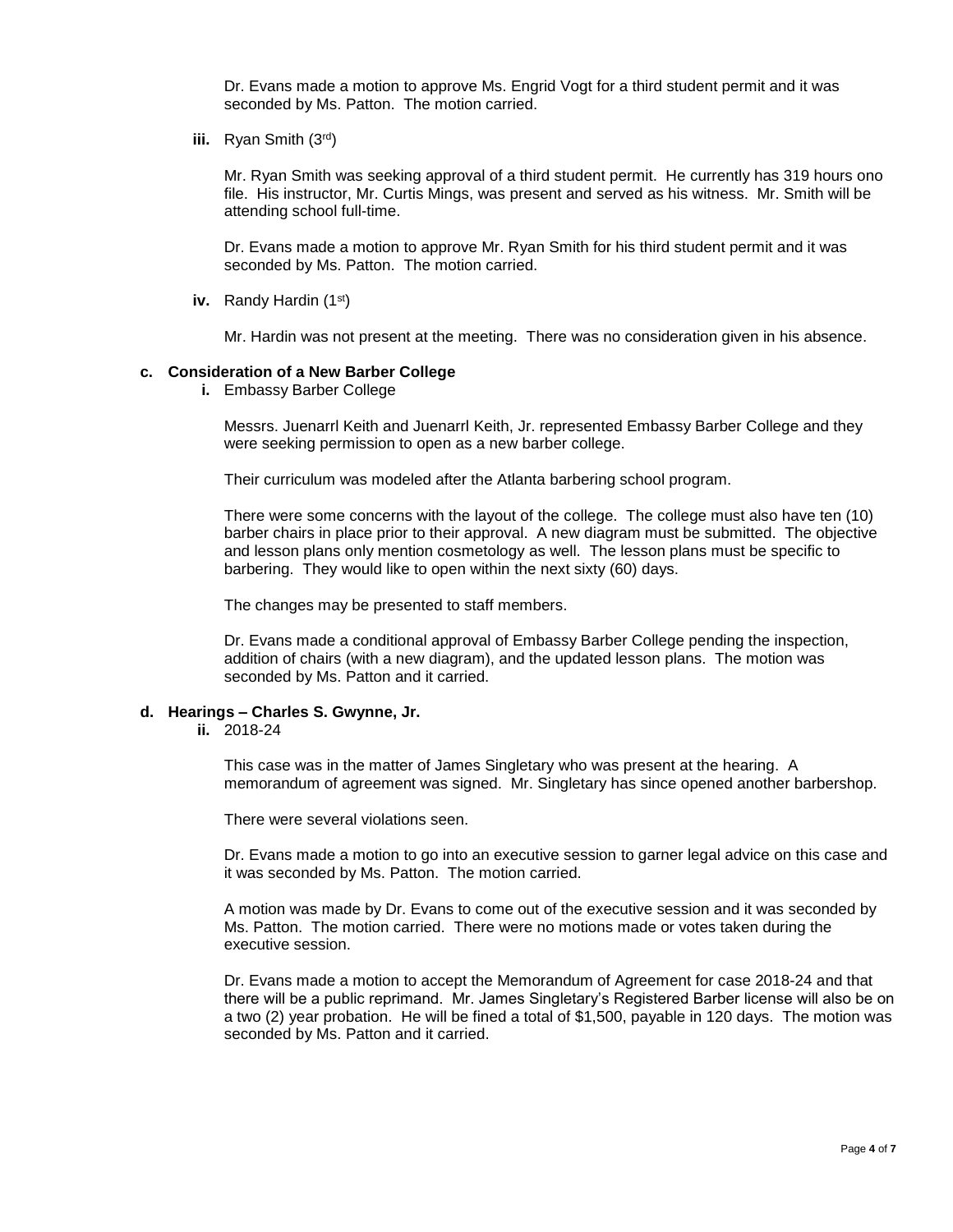**iii.** 2018-84

This case was in the matter of Fashion's Barber School who was represented by Lutherine Williams. This school has a prior Consent Agreement and a Memorandum of Agreement was signed for this case.

Ms. Patton made a motion to go into an executive to garner legal advice on this case and it was seconded by Dr. Evans. The motion carried.

A motion was made by Ms. Patton to come out of the executive session and it was seconded by Dr. Evans. The motion carried. There were no motions made or votes taken during the executive session.

Dr. Evans made a motion to accept the Memorandum of Agreement for case 2018-84. A public reprimand was given and a fine totaling \$900 was given, payable within 120 days. The Board also ruled that whomever is left in charge must know the rules. The motion was seconded by Ms. Patton and it carried.

**iv.** 2017-72

This case was in the matter of Charity Ferguson who was not present for the hearing. Ms. Ferguson was properly noticed and the Board proceeded with the case in her absence as she was working outside of her scope of practice. Ms. Kathy Meadows, Investigator, served as a witness for the state.

For case 2017-72, Dr. Evans made a motion that the state proved its case. A public reprimand was given, along with the suspension of her license for 90 days. A \$500 fine was given, to be paid within 90 days. The motion was seconded by Ms. Patton and it carried.

This was the maximum amount that the Board could give. The defendant has neglected to attend any other hearings.

**v.** 2018-11

This case was in the matter of Lanedra Johnson who had agreed to the stipulation of the facts. She was present at the meeting. On her initial application, she answered to the criminal conviction question. Mitigating circumstances were given by Ms. Johnson.

Dr. Evans made a motion to go into an executive session to garner legal advice and it was seconded by Ms. Patton. The motion carried.

A motion to come out of the executive session was made by Dr. Evans and it was seconded by Chairperson Robinson. The motion carried. There were no motions made or votes taken during the executive session.

Dr. Evans made a motion that the state proved its case for 2018-11. A public reprimand was given and a fine totaling \$400. The fine must be paid within 120 days.

**vi.** 2018-30

This case was in the matter of Protégé Barber College. There was no representation present, but the respondent was properly noticed.

Dr. Evans made a motion for the continuance of case 2018-30 until the April meeting. The motion was seconded by Ms. Patton and it carried.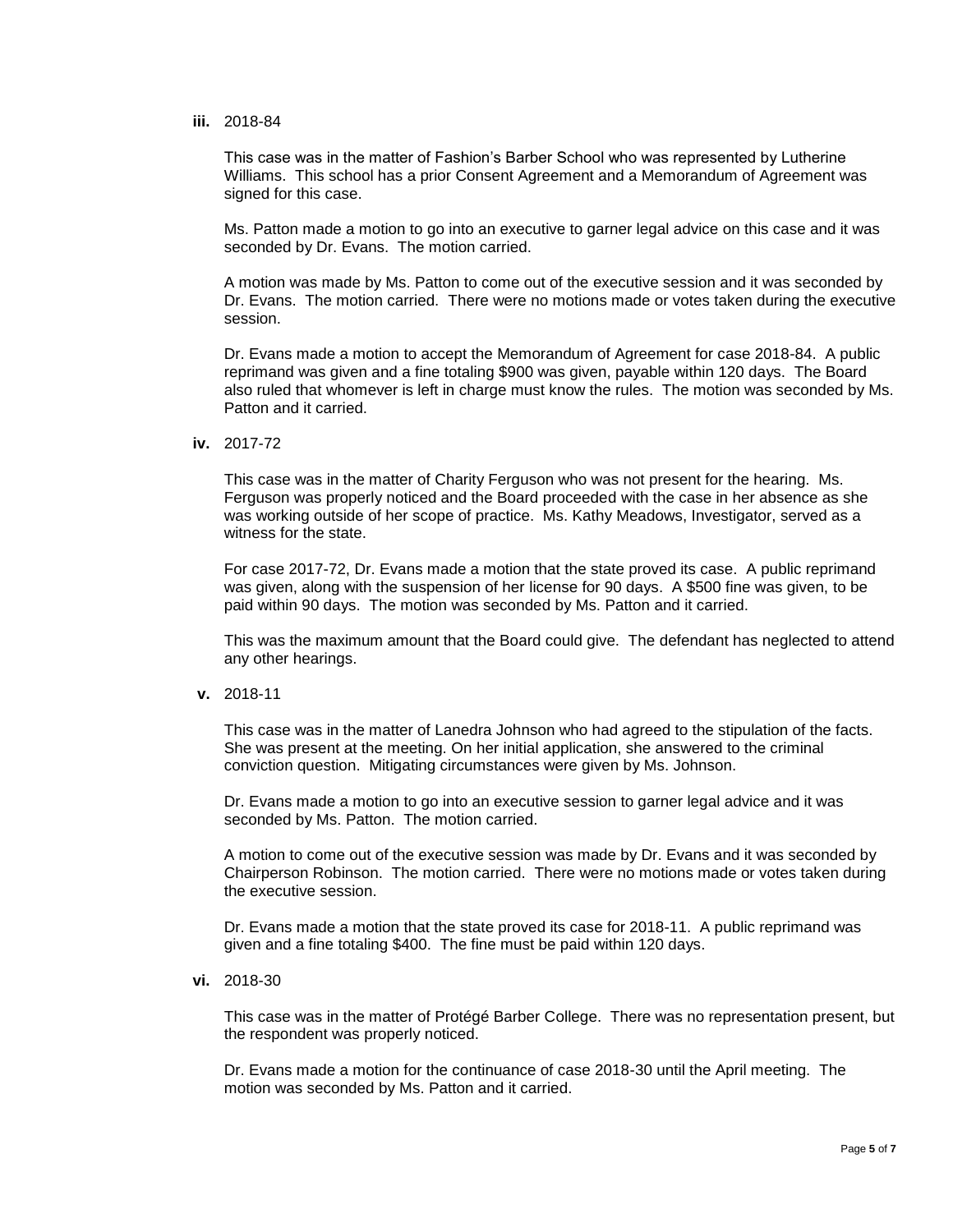**vii.** 2018-39

This case was in the matter of Richard Adams who was present at the meeting. Ms. Jennifer Stillwell, Inspector, served as a witness for the state. There was an extensive hearing

Dr. Evans made a motion to go into an executive session to garner legal advice on this case. The motion was seconded by Ms. Patton and it carried.

Ms. Patton made a motion to come out of the executive session and it was seconded by Dr. Evans. The motion carried. There were no motions made or votes taken during the executive session.

Chairperson Robinson stated that the Board had concerns that the inspection was conducted during non-business hours. The Board is mindful that there were problems observed during that inspection.

Chairperson Robinson made a motion to dismiss the case with a letter of caution, observing the barber college rules and regulations with the emphasis on recording student hours and hours of operation requiring them to be open eight (8) hours per day for five (5) days per week. Community service is acceptable with supervision, but no pay for the students. The motion was seconded by Dr. Evans and it carried.

#### **e. On-the-Job Training Overview**

This training will bring in the Barber Instructor, along with the student to go over instructions for training. This training is definitely needed. A discussion was given on how the training will be conducted.

Dr. Evans made a motion to implement the on-the-job training overview to commence within 90 days as set out in the Code of Regulations (17-8). The motion was seconded by Ms. Patton and it carried.

## **f. Discussion Regarding Pass/Fail Rate**

The Board needs to decide what the numbers will be. A tiered rate for the schools and OJT instructors was suggested for 75%.

#### **g. Examiner Training and Exam Overview**

This training will be held on June 10, 2019. The barbering portion will be completed in the afternoon as there is a board meeting on that day. Currently, a passing grade on the examinations is 70. Students may find out from the testing agency on what they failed specifically.

#### **11. Board Member Reports**

Dr. Evans visited Professional Image Barbering College. It was extremely clean and one of the largest schools he has seen in quite some time. If given the opportunity, others should visit as it is an exceptional school.

The mid-winter conference is coming up (February 23-26) this month in Nashville where they will discuss and formulate the nationwide conference in September.

Inspection/citation authority will have to be a statute change.

#### **12. Board Member Elections**

Mr. Paul Robinson was nominated as the Board Chair by Ms. Renee Patton. Dr. Evans closed the nomination.

Mr. Robinson nominated Ms. Patton as the Vice Chair and it was seconded by Dr. Evans. The motion carried.